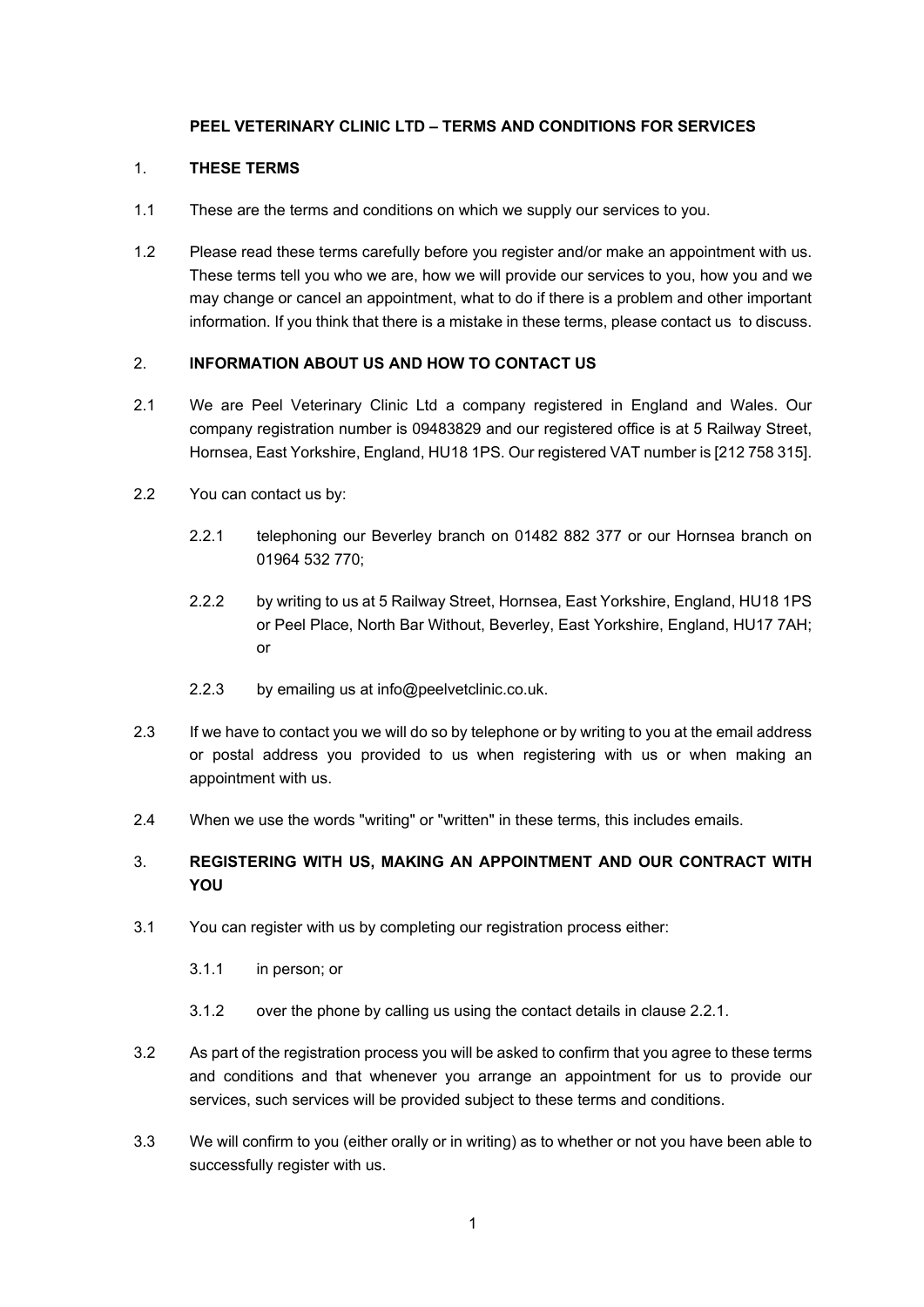- 3.4 Provided that you have registered with us, you can ask to make an appointment with us by:
	- 3.4.1 visiting one of our branches in person;
	- 3.4.2 calling us using the contact details in clauses 2.2.1 above; or
	- 3.4.3 using our online portal at https://www.peelvetclinic.co.uk/book-online/.
- 3.5 Your appointment will be confirmed when we confirm to you that we have accepted it, at which point a contract will come into existence between you and us. Wherever possible, we will endeavour to confirm appointments in writing via email or via SMS.
- 3.6 If we are unable to make an appointment for you at the time or on the date you have requested (for example due to staff unavailability or no further time slots being available on the day you have requested) we will inform you of this and suggest another date and/or time for an appointment.

# 4. **OUR SERVICES**

4.1 Our services are set out on our website at https://www.peelvetclinic.co.uk/services and will be more specifically explained to you over the phone, in person and/or once we have had an opportunity to examine, assess and/or diagnose your animal.

# 5. **YOUR RIGHTS TO MAKE CHANGES TO OR CANCEL YOUR APPOINTMENT**

- 5.1 If you wish to make a change to the date and/or time of your appointment, please contact us and we will try and rearrange your appointment for a date and time that is more suitable for you.
- 5.2 If you wish to cancel an appointment at any time then please contact us to let us know.

# 6. **OUR RIGHTS TO MAKE CHANGES TO THESE CONDITIONS**

6.1 We may make changes to these terms from time to time. We will notify you of any changes we make to these terms.

## 7. **PROVIDING THE SERVICES**

- 7.1 We will provide our services:
	- 7.1.1 subject to clause 7.2, at the time and date of the appointment we have agreed with you;
	- 7.1.2 either at our premises or, where we have agreed this with you, at your residence or other location where you keep your animal;
	- 7.1.3 with all reasonable care and skill;
	- 7.1.4 in accordance with the RCVS's Code of Professional Conduct for Veterinary Surgeons;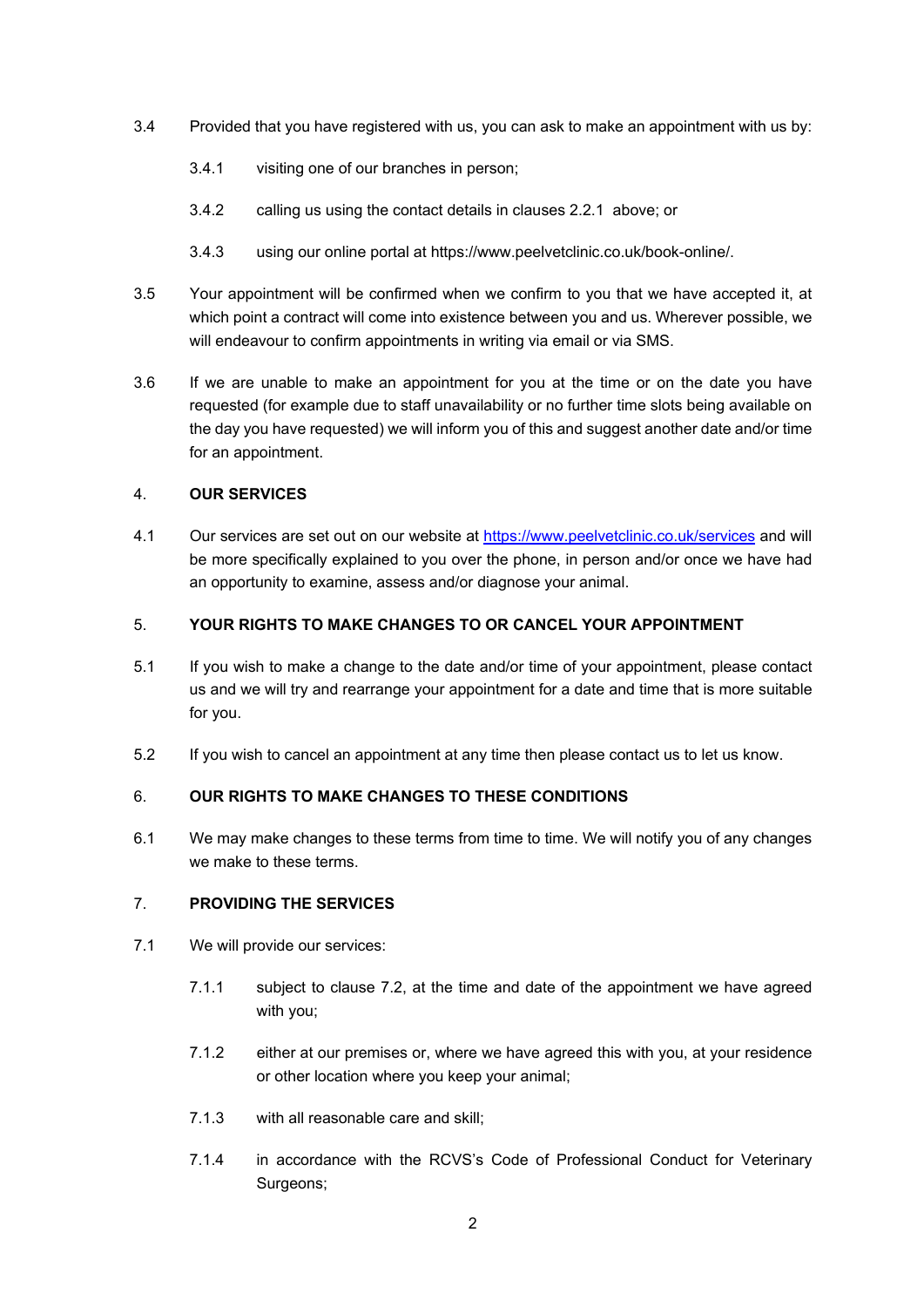- 7.1.5 during our normal business hours of 08:30 18:45 (Monday to Friday) and 08:30 – 11:45 (Saturday);
- 7.1.6 outside our normal business hours, in which case our services will be charged for at a higher rate which will be confirmed to you at the time.
- 7.2 The performance of our services may be delayed by an event outside our control (for example, emergency appointments which need to take priority over your appointment, or previous appointments taking longer to complete than we initially anticipated) in which case we will let you know as soon as possible. Provided we do this we will not be liable for delays caused by the event, but if there is a risk of substantial delay you may or we may cancel your appointment.
- 7.3 It is your responsibility to promptly collect your animal from our premises after we have performed our services.
- 7.4 In respect of any medication we provide your animal as part of our services, you must follow any instructions which we provide to you or which are contained within the medication in respect of such medication.
- 7.5 If you do not allow us to examine your animal to perform the services as arranged or you do not attend our premises at the time of your appointment (and you do not have a good reason for this) we may charge you additional costs incurred by us as a result. If, despite our reasonable efforts, we are unable to contact you or arrange an opportunity to examine, assess and/or diagnose your animal we may end the contract.
- 7.6 You must provide all necessary assistance in order for us to be able to safely examine, assess and/or diagnose your animal. If we are unable to examine, assess and/or diagnose your animal because we reasonably believe there is a risk of injury to either our staff, you and/or your animal then we may refuse to provide the services and end the contract. However, you may still be charged for the services which we were unable to perform in respect of your animal.
- 7.7 We may need to keep your animal at our premises overnight in order to properly perform our services. We will ask for your consent to do this and will not keep your animal at our premises without such consent. Please note that if you withhold your consent we may not be able to properly perform our services.
- 7.8 Where you have requested that we provide you with repeat prescription medication for your animal, we will require that you allow us to examine your animal no less than once every three months in order to help determine whether such prescription medication is still suitable for your animal.
- 7.9 We may need to obtain and retain certain information and/or consents from you so that we can perform our services, for example, your animal's medical history, your consent for us to obtain your animal's medical history from your previous veterinary practice or the extent to which you have insurance for your animal in place. If so, we will contact you to ask for this information and/or consent. If you do not provide us with this information and/or consent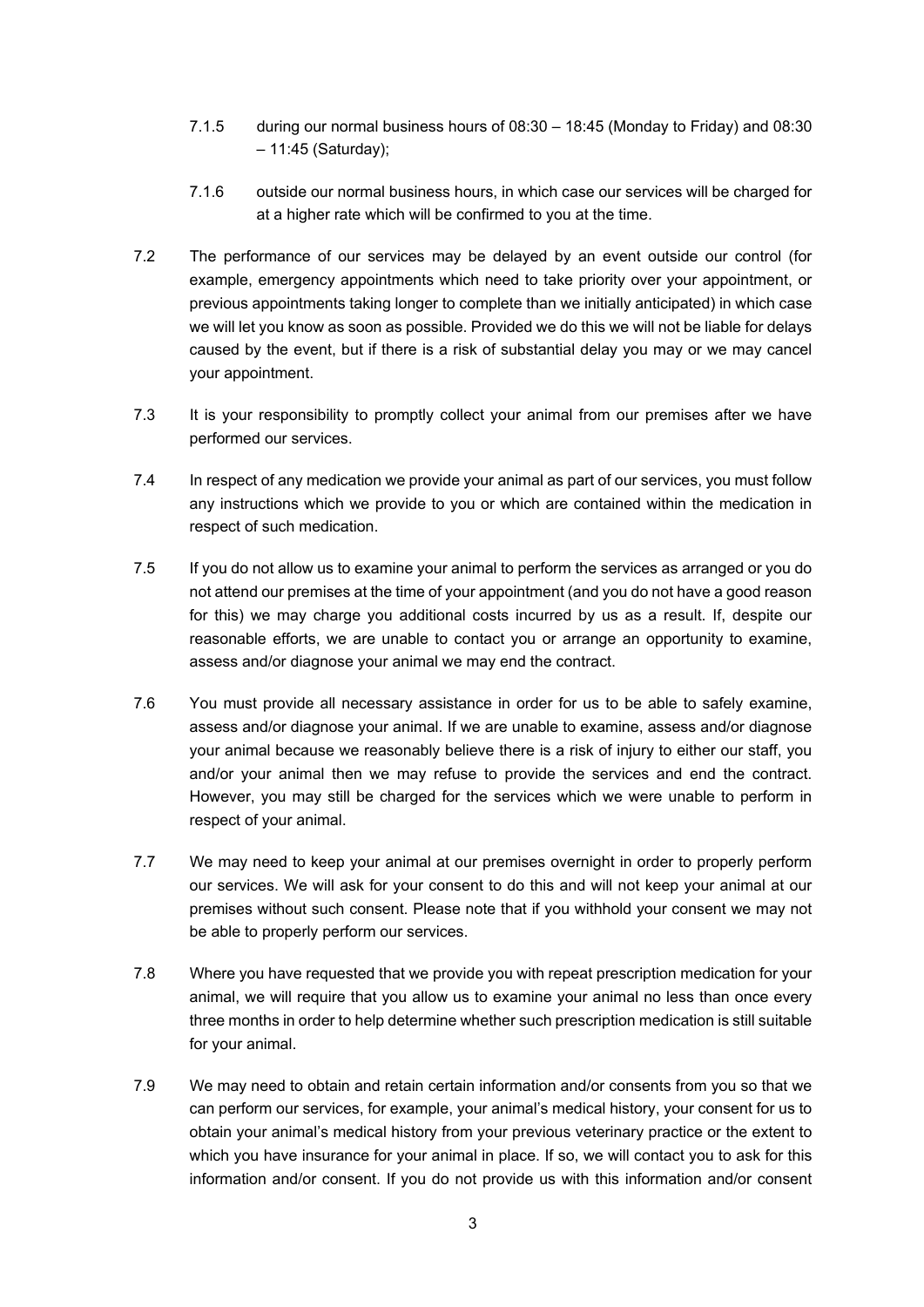within a reasonable time of us asking for it, or if you give us incomplete or incorrect information, we may cancel your appointment or suspend performance of the services. We will not be responsible for performing the services late or not performing any part of them if this is caused by you not providing us with the information and/or consents we need within a reasonable time of us asking for it.

7.10 If you do not pay us for our services when you are supposed to and you still do not make payment within 14 days of us reminding you that payment is due, we may suspend the performance of any further services to you and/or refuse to arrange any further appointments with you until you have paid us the outstanding amounts. We will contact you to tell you we are suspending supply of our services. We will not suspend our services where you dispute the unpaid invoice in good faith. We will not charge you for any services during the period for which they are suspended.

#### 8. **YOUR RIGHTS TO END THE CONTRACT**

- 8.1 Your rights when you cancel an appointment will depend on what services we have performed, whether there is anything wrong with how we have performed those services and when you decide to end the contract.
- 8.2 If you are ending a contract for a reason set out at clauses 8.2.1 to 8.2.2 below the contract will end immediately and you may be entitled to compensation. The reasons are:
	- 8.2.1 we have told you about an upcoming change to the services we intend to perform on your animal which you do not agree to;
	- 8.2.2 you have a legal right to end the contract because of something we have done wrong.
- 8.3 For most services you have a legal right to change your mind and cancel the contract within 14 days and receive a refund of any sums you have paid. These rights, under the Consumer Contracts Regulations 2013, are explained in more detail in these terms.
- 8.4 Your right as a consumer to change your mind does not apply once we have begun to perform the services for you.
- 8.5 You have 14 days after the day we confirm your appointment to change your mind and end the contract. However, once we have completed the services you cannot change your mind, even if the period is still running. If you cancel after we have started performing the services, you must pay us for the services provided up until the time you tell us that you have changed your mind. For the avoidance of doubt, we will not provide you with any refund in respect of unused medication.
- 8.6 Even if we are not at fault and you no longer have the right to change your mind, you can still end the contract before it is completed, but you may have to pay us compensation. A contract for services is completed when we have finished performing the services and you have paid for them. If you want to end a contract before it is completed where we are not at fault and you no longer have the right to change your mind, just contact us to let us know.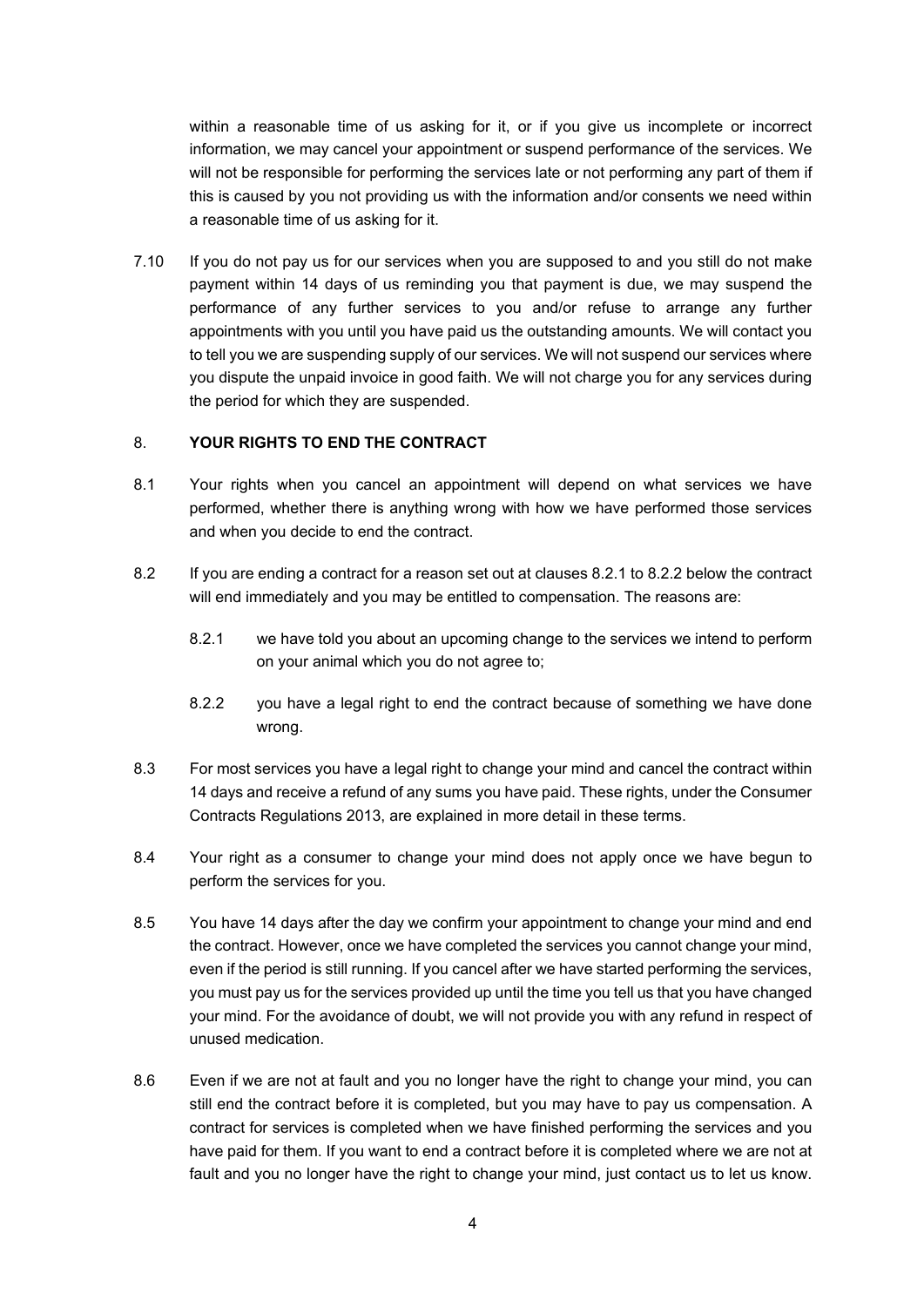The contract will end immediately and we will refund any sums paid by you for services not performed but we may deduct from that refund (or, if you have not made an advance payment, charge you) the price payable for any services which we have performed to date but not yet invoiced.

## 9. **HOW TO END THE CONTRACT WITH US**

- 9.1 To end the contract with us, please let us know by using the form in Schedule 1 of these terms or contacting us using the details in clause 2.2.
- 9.2 If you are entitled to a refund under these terms, we will refund you the price you paid for the services, by the method you used for payment. However, we may make deductions from the price, as described below.
- 9.3 If you are exercising your right to change your mind we may deduct from any refund an amount for any services which we have performed but for which we have not yet invoiced up to the time when you told us you had changed your mind. The amount will be in proportion to what has been performed, in comparison with the full coverage of the contract.
- 9.4 We will make any refunds due to you as soon as possible. If you are exercising your right to change your mind then your refund will be made within 14 days of you telling us you have changed your mind.

## 10. **OUR RIGHTS TO END THE CONTRACT**

- 10.1 We may end the contract at any time by writing to you if:
	- 10.1.1 you do not make any payment to us when it is due and you still do not make payment within 14 days of us reminding you that payment is due;
	- 10.1.2 you do not, within a reasonable time of us asking for it, provide us with information and/or consents that are necessary for us to perform the services;
	- 10.1.3 you do not provide all necessary assistance in order for us to be able to safely examine, assess and/or diagnose your animal; or
	- 10.1.4 you do not, within a reasonable time, allow us to examine your animal in order to perform the services.
- 10.2 If we end the contract in the situations set out in clause 10.1 we will refund any money you have paid in advance for services we have not performed but we may deduct or charge you the price payable for any services which we have performed to date but for which we have not yet invoiced or which would have been performed but for you not allowing us to examine your animal, providing any necessary information, consents and/or assistance.

# 11. **IF THERE IS A PROBLEM WITH THE SERVICES**

If you have any questions or complaints about our services, please contact us using the contact details in clause 2.2.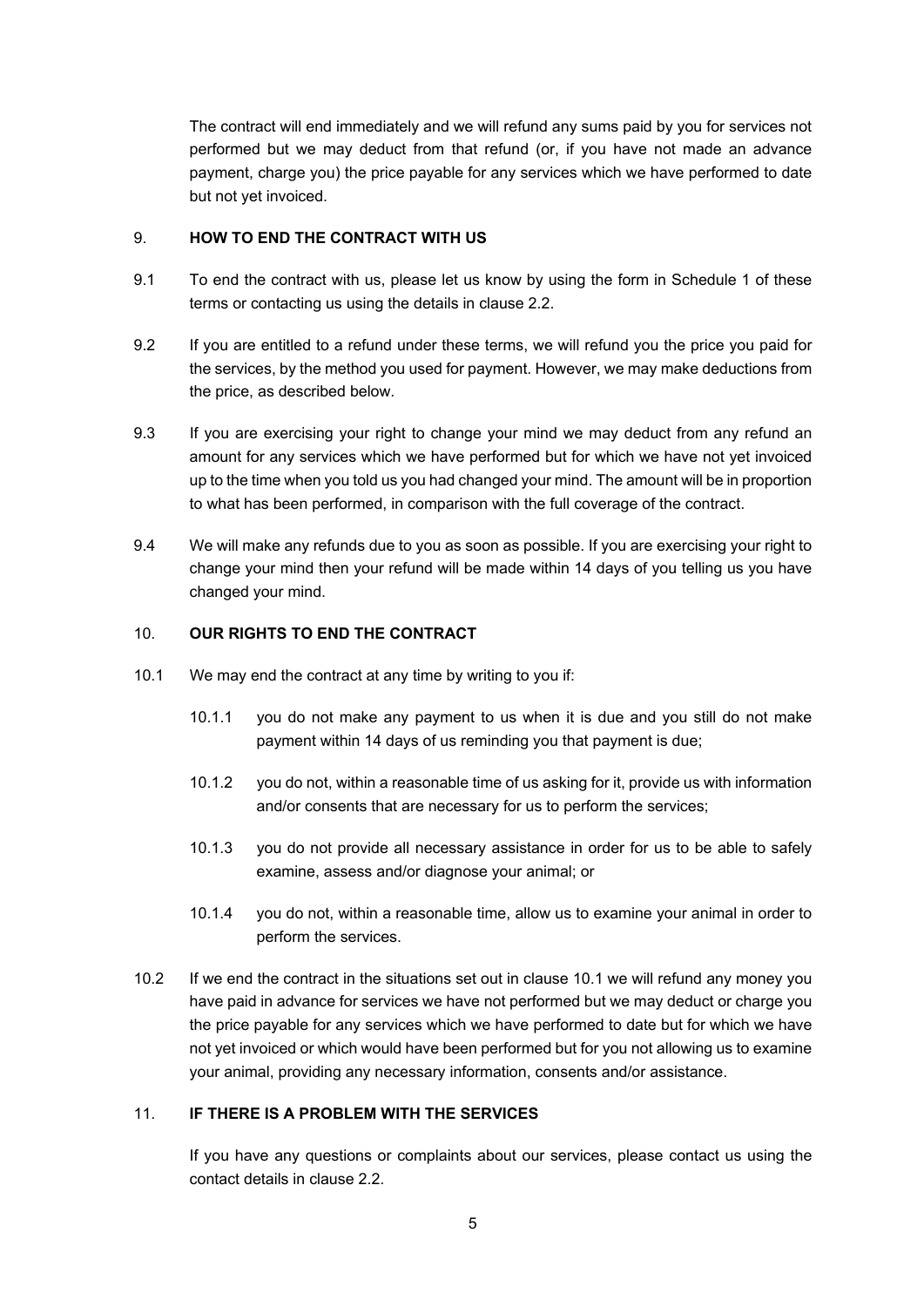# 12. **YOUR RIGHTS IN RESPECT OF DEFECTIVE SERVICES**

12.1 We are under a legal duty to perform services that are in conformity with this contract. See the box below for a summary of your key legal rights in relation to the services. Nothing in these terms will affect your legal rights.

#### **Summary of your key legal rights**

This is a summary of your key legal rights. These are subject to certain exceptions. For detailed information please visit the Citizens Advice website www.adviceguide.org.uk or call 03454 04 05 06.

The Consumer Rights Act 2015 says:

a) You can ask us to repeat or fix a service if it is not carried out with reasonable care and skill, or get some money back if we cannot fix it.

b) If you have not agreed a price beforehand, what you're asked to pay must be reasonable.

c) If you have not agreed a time beforehand, it must be carried out within a reasonable time.

## 13. **PRICE AND PAYMENT**

- 13.1 We will advise you of the estimated price for the services (which includes VAT) to be performed on your animal before or during your appointment. Such estimates should be taken as indicative estimates only and not a fixed quotation, as the final price for the services (including the potential necessity for additional services) may be influenced by matters over which we have little or no control.
- 13.2 Subject to clause 13.3, following performance of the services, we will advise you if we consider any additional services are required in order to treat any condition which your animal has. We will explain the nature of such additional services to you at the time and provide you with an indicative estimate of the price of such additional services. We will then agree a plan of treatment in respect of any additional services your animal needs before carrying out any further services on your animal. To the extent we consider that, at any point, any changes should be made to your animal's plan of treatment, we will discuss such potential changes with you and the indicative estimate of the price of such changes before agreeing any changes to your animal's plan of treatment.
- 13.3 In some circumstances, for example where there is an emergency or a serious risk to your animal's life, we may have to provide additional services without consulting or agreeing such services with you first, for which you will be charged. We will confirm the price of such services as soon as we are able to do so.
- 13.4 If the rate of VAT changes between your order date and the date we perform the services, we will adjust the rate of VAT that you pay, unless you have already paid for the services in full before the change in the rate of VAT takes effect.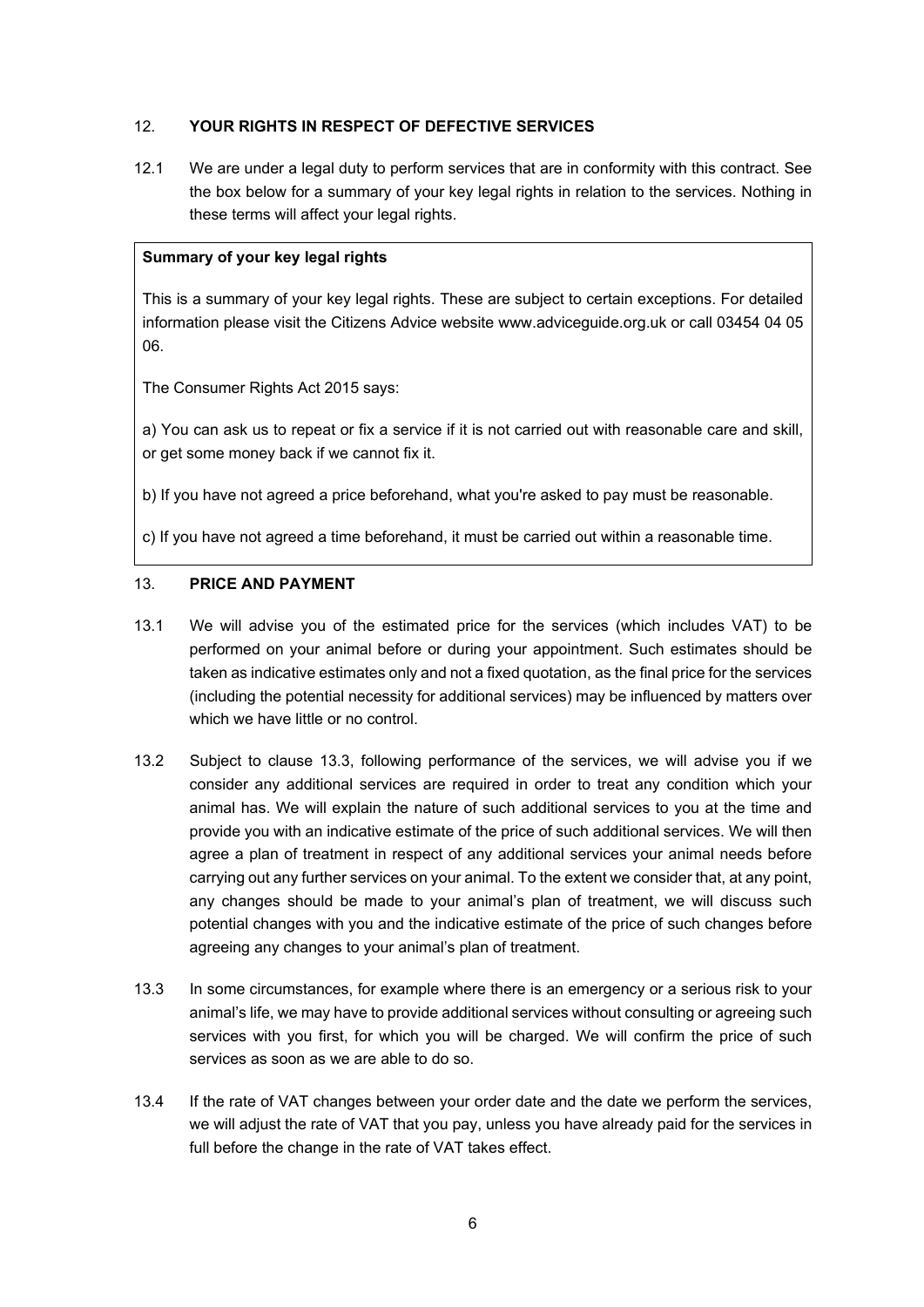- 13.5 We accept payment via BACS, cheques, debit/credit card or in cash. Please note that we do not accept payment via American Express cards.
- 13.6 We will invoice you for the balance of the price of the services when we have completed them and you shall pay such invoice at the end of your appointment or when your animal is discharged. We may (at our absolute discretion) agree to accept payments in instalments (such instalments to be agreed between you and us).
- 13.7 If you do not make any payment to us by the due date:
	- 13.7.1 and we have still not received payment from you within 14 days of the relevant due date, we will write to you or call you to demand payment, at which point an administration charge of £7.16 will be added to any unpaid sum; and
	- 13.7.2 if we have still not received payment from you within 14 days of our speaking to you or writing to you under clause 13.7.1, instruct a debt collection agency or legal representative to recover the sum from you on our behalf, and you will reimburse us for any legal costs we incur as part of recovering such unpaid sums from you.
- 13.8 If you think an invoice is wrong please contact us promptly to let us know.

# 14. **INSURANCE**

- 14.1 You remain fully liable to us for the price of the services we perform for you, regardless of whether or not you have animal insurance in place.
- 14.2 Where you intend to make a claim on your animal insurance in order to pay the price for any of our services, you will notify us as soon as possible and:
	- 14.2.1 where you intend to make a direct insurance claim (whereby we can claim the monies owed to us directly from your insurance provider less any excess or fees not covered by your insurance policy) you will promptly provide us with all documentation, assistance and cooperation necessary in order for us to make a claim against your insurance provider; or
	- 14.2.2 where you intend to make an indirect insurance claim (whereby you will claim the monies owed to us from your insurance provider) you will promptly provide us with written evidence that you have done so.
- 14.3 In the event that, for whatever reason, your insurance provider does not pay all or part of yours or our insurance claim then you shall be liable for any outstanding balance.
- 14.4 If, after 30 days of notifying us that you intend to make a claim on your animal insurance, we have still not received payment from you, we will contact you and your insurance provider to ascertain the status of any unresolved claim and, if we are unsatisfied with any response we receive (or the lack of one) we will follow the procedure in clause 13.7.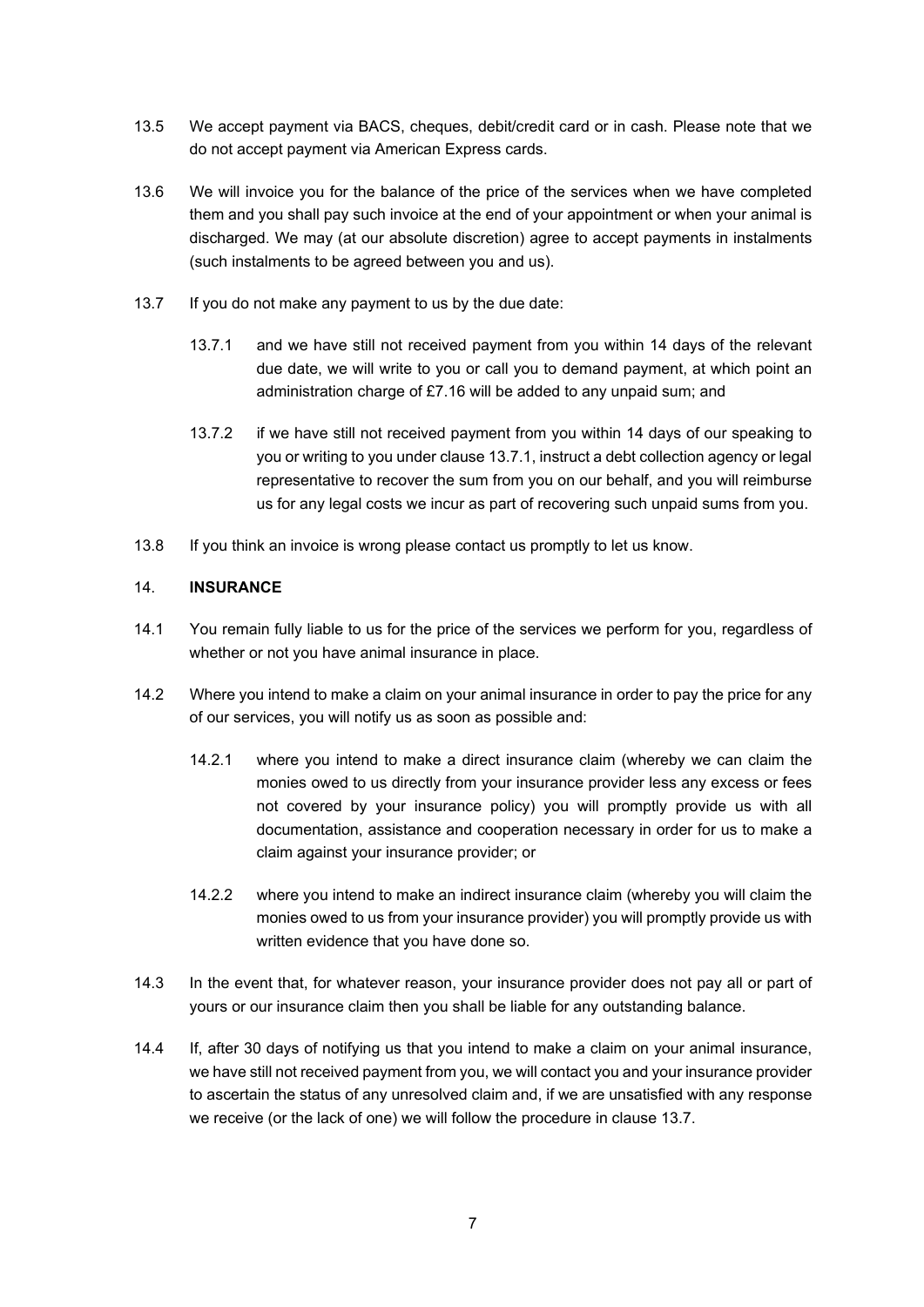## 15. **OUR RESPONSIBILITY FOR LOSS OR DAMAGE SUFFERED BY YOU**

- 15.1 We carry professional indemnity insurance in the sum of £200,000 per claim for criminal or disciplinary action, £10,000,000 per claim for human injury and £250,000 per claim for domestic pets.
- 15.2 If we fail to comply with these terms, we are responsible for loss or damage you suffer that is a foreseeable result of our breaking this contract or our failing to use reasonable care and skill, provided that our liability shall be limited to the amounts to which we are insured, as set out in clause 15.1. Loss or damage is foreseeable if either it is obvious that it will happen or if, at the time the contract was made, both we and you knew it might happen, for example, if you discussed it with us during the sales process.
- 15.3 We do not exclude or limit in any way our liability to you where it would be unlawful to do so. This includes liability for death or personal injury to humans caused by our negligence or the negligence of our employees, agents or subcontractors; for fraud or fraudulent misrepresentation; for breach of your legal rights in relation to the services as summarised at clause 12.1

## 16. **HOW WE MAY USE YOUR PERSONAL INFORMATION**

We will only use your personal information as set out in our Privacy Policy which is available on request or on our website at http://www.peelvetclinic.co.uk/general-privacy-policy/.

## 17. **OTHER IMPORTANT TERMS**

- 17.1 We take a zero-tolerance stance on any abusive, threatening, hostile, degrading, intimidating, malicious, insulting, humiliating or offensive behaviour directed physically, verbally or by means of someone's conduct towards any of our staff. If we consider that you have behaved in such a way, we reserve the right to de-register you from our practice immediately. If such de-registration occurs, we will provide you with the contact details of other veterinary centres and will only provide your animal with urgent medical care for the next 14 days, after which time we will refuse to provide you with any further services.
- 17.2 We will only discuss with you and/or disclose information to you relating to any animal if:
	- 17.2.1 you are the registered owner of that animal; or
	- 17.2.2 the registered owner of that animal has confirmed to us that we may discuss with you and/or disclose information about that animal to you.
- 17.3 We may transfer our rights and obligations under these terms to another organisation.
- 17.4 You may only transfer your rights or your obligations under these terms to another person if we agree to this in writing.
- 17.5 This contract is between you and us. No other person shall have any rights to enforce any of its terms.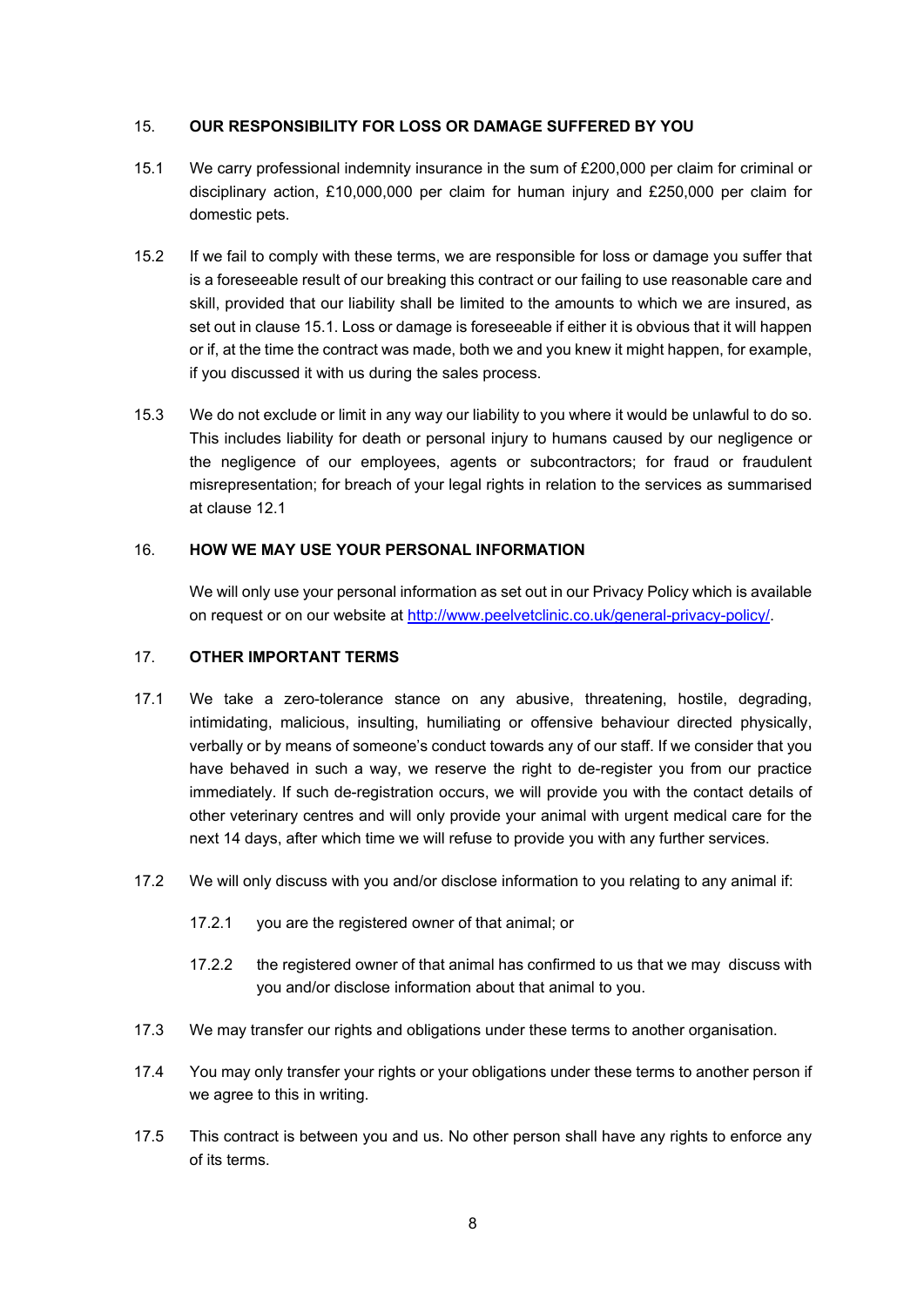- 17.6 Each of the paragraphs of these terms operates separately. If any court or relevant authority decides that any of them are unlawful, the remaining paragraphs will remain in full force and effect.
- 17.7 If we do not insist immediately that you do anything you are required to do under these terms, or if we delay in taking steps against you in respect of your breaking this contract, that will not mean that you do not have to do those things and it will not prevent us taking steps against you at a later date. For example, if you miss a payment and we do not chase you, but we continue to perform the services, we can still require you to make the payment at a later date.
- 17.8 These terms are governed by the laws of England and Wales and you can bring legal proceedings in respect of the services in the English courts. If you live in Scotland you can bring legal proceedings in respect of the services in either the Scottish or the English courts. If you live in Northern Ireland you can bring legal proceedings in respect of the services in either the Northern Irish or the English courts.